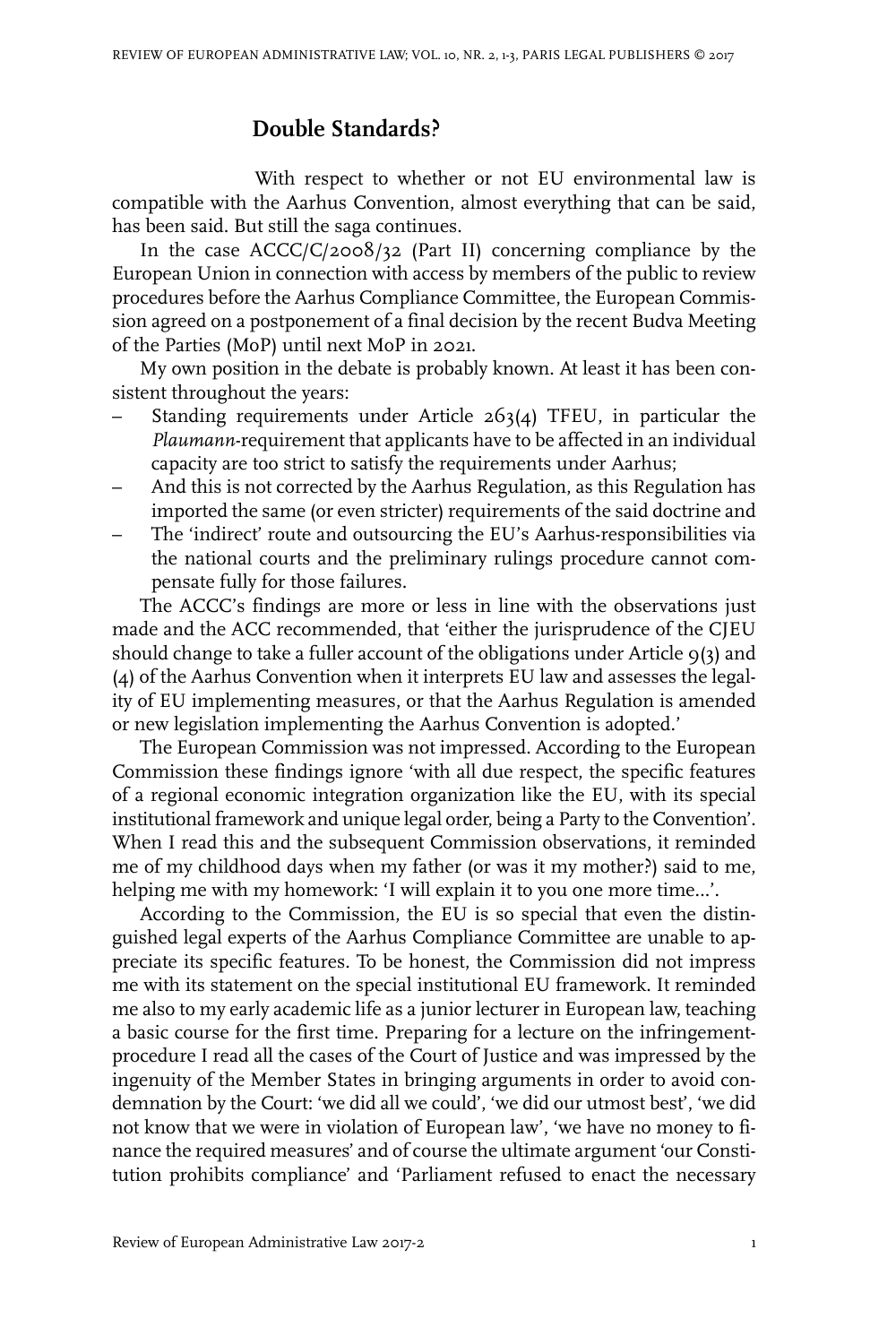laws to comply'. Of course, we all know the standard response and case law of the Court: 'A member state cannot plead internal circumstances in order to justify a failure to comply with obligations resulting from EU law.' This case law, of course, is more or less the EU-version of Article 27 of the Vienna Convention on the Law of Treaties: 'A party may not invoke the provisions of its internal law as justification for its failure to perform a treaty. (...)'. It is therefore rather surprising to see the EU use this line of argumentation.

Let us take a quote by the European Union at the recent Budva-meeting: 'In this respect, we would like to underline that in view of the separation of powers it is not possible in the EU legal order for instructions to be given to the CJEU or to the General Court regarding their judicial activities; and that the Union has an internal system of distributed competences between the Member States and the EU that must be taken into account.'

In my view the Commission acts precisely like a Member State in a EU infringement procedure. Of course, that is their prerogative. But it would have made much more of an impression, at least to the present author, if the Commission had acknowledged the correctness of the findings by the Aarhus Compliance Committee and would have started – a long time overdue – working on how to remedy the Aarhus compliance failures. The Committee itself made it quite clear (Open statement by the Aarhus Convention Compliance Committee regarding its findings on communication ACCC/C/2008/32 (partII) concerning compliance by the European Union, 30 June 2017) that the EU is entirely free to decide how the EU can obtain compliance, whether to implement the ACC recommendations via CJEU case-law or by amending the Aarhus Regulation, or by taking any other measures it considers appropriate.

The Commission's position on how a party's Aarhus performance is to be assessed and taking into account the specific institutional framework of that party, is also in rather sharp contrast with how the Court of Justice is dealing with infringements of the Aarhus Convention (and its EU implementing measures) by its Member States. Let us take the *Slovak Bears II* case (case C-243/15).In that case a very peculiar provision of Slovak procedure was assessed on its compatibility with the Aarhus Convention et seq. Indeed, the provision was so peculiar that it took me days to understand it. At least, I think that I more or less understand what that rule entailed. But I am sure that I do not fully grasp its role and function in the Slovakian legal system. Anyway, the micro-assessment by the Court – and its subsequent condemnation – did not show any deference to national administrative procedural law and its special institutional framework. Clearly, the Court found the balance differently. Double standards?

Furthermore, this issue of REALaw contains a variety of interesting observations. Clara van Dam writes about the so-called 'guidance documents' of the European Commission and tries to trace the effects of those documents in the national legal order. We will hear more from this author, and on this topic, I am sure. Viola von Braun's article focuses on official language policies in Ger-